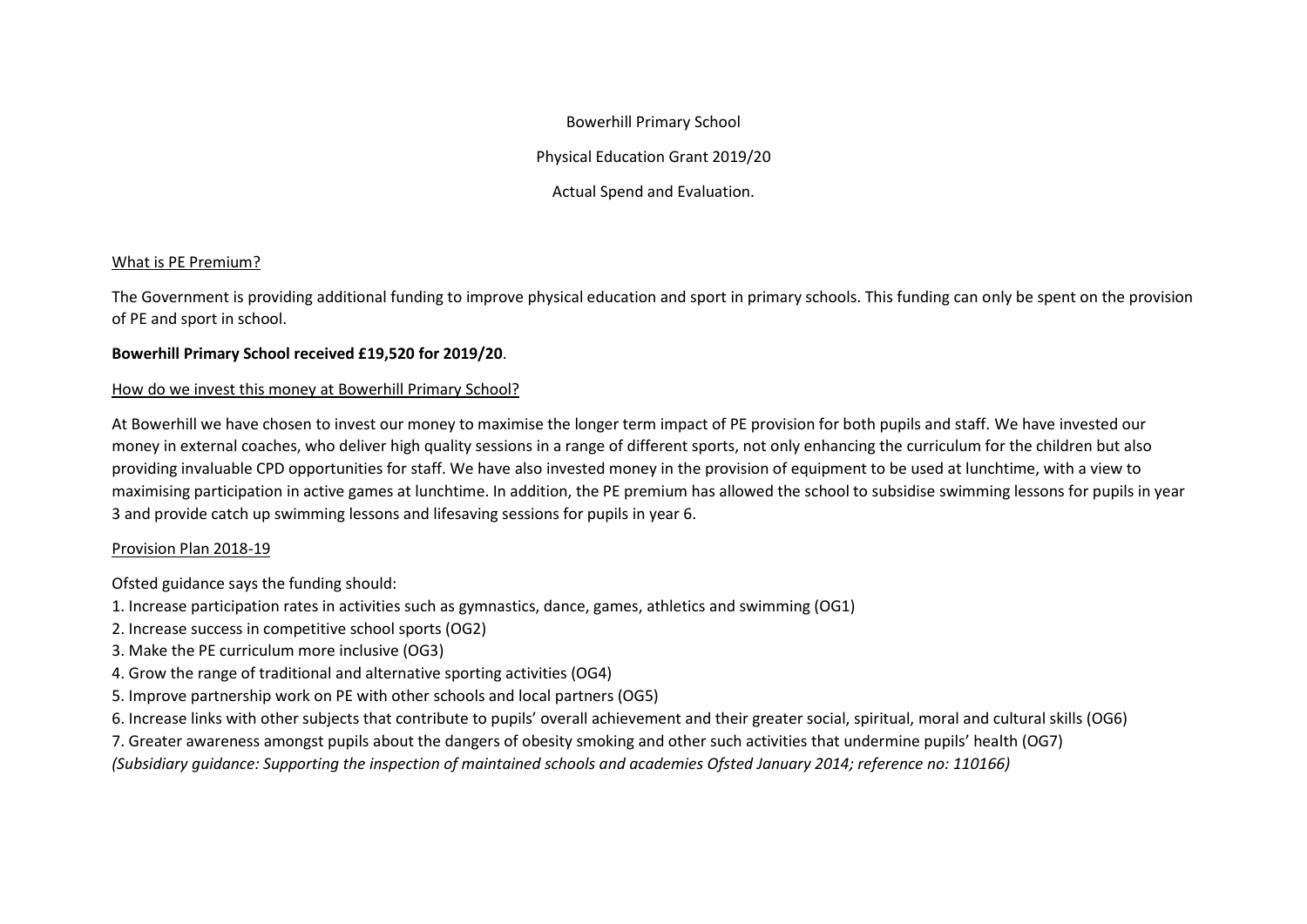PE and Sport Premium Key Outcome Indicators (Evidencing the Impact of Primary PE and Sport Premium, AfPE/YST, 2015)

1. The engagement of all in regular physical activity – kick-starting healthy and active lifestyles (PP1)

2. The profile of PE and sport being raised across the school as a tool for whole school improvement (PP2)

3. Increased confidence, knowledge and skills in all staff in teaching PE and sport (PP3)

4. Broader experience of a range of sports and activities offered to all pupils (PP4)

5. Increased participation in competitive sport (PP5)

| Action - What are you  | How $-$ are you going to    | Performance indicator     | Evidence of impact - What has the                                                                                                      | <b>Funding Amount</b> |  |
|------------------------|-----------------------------|---------------------------|----------------------------------------------------------------------------------------------------------------------------------------|-----------------------|--|
| going to do?           | do it?                      | - How are you going to    | impact been and how do you know                                                                                                        |                       |  |
|                        |                             | know if it has had an     | it?                                                                                                                                    |                       |  |
|                        |                             | impact?                   |                                                                                                                                        |                       |  |
|                        |                             |                           | Initiative 1: Increase participation rates in activities such as gymnastics, dance, games, athletics and swimming (OG1, PP1, PP2, PP3) |                       |  |
| Subsidise weekly       | Weekly swimming             | Overall aim: All children | Number of children able to swim                                                                                                        | Budget: £5000         |  |
| swimming lessons for   | lesson subsidised by        | to be able to swim 25m    | 25m by end of year 3:37/60                                                                                                             |                       |  |
| year three pupils.     | school for year three       | by the end of year 6.     | (Will be year 6 academic year 21/22)                                                                                                   | Actual Spend: £       |  |
|                        | pupils throughout           |                           |                                                                                                                                        |                       |  |
| Subsidise catch up     | terms $1 - 5$ .             | Majority of children are  | Number of children able to swim                                                                                                        |                       |  |
| sessions for year 6    |                             | able to swim 25m by       | 25m by end of year 6: 30 /57                                                                                                           |                       |  |
| pupils.                | <b>Experienced swimming</b> | the end of year 3.        | (Academic year 19/20)                                                                                                                  |                       |  |
|                        | coach to provide high       |                           |                                                                                                                                        |                       |  |
| Lifesaving lessons for | quality teaching.           | Year six pupils will      |                                                                                                                                        |                       |  |
| pupils in year 6 who   |                             | know basic lifesaving     |                                                                                                                                        |                       |  |
| are able to swim.      |                             | and water safety skills.  |                                                                                                                                        |                       |  |
| CPD opportunities for  | Teachers to complete a      | All teaching staff in     | High quality teaching of sports and                                                                                                    | Budget: £2000         |  |
| staff in a range of    | survey at the start and     | Years 1-6 to be up-       | gymnastics throughout the school.                                                                                                      |                       |  |
| activities TBC.        | end of the programme        | skilled in the teaching   |                                                                                                                                        | Actual Spend: £       |  |
|                        | to track their increased    | of sports.                |                                                                                                                                        |                       |  |
|                        | confidence and              |                           | Increase in teacher's confidence for                                                                                                   |                       |  |
|                        | knowledge                   | Teachers to experience    | teaching a range of sports and                                                                                                         |                       |  |
|                        |                             | increased confidence in   | gymnastics.                                                                                                                            |                       |  |
|                        |                             | the teaching of           |                                                                                                                                        |                       |  |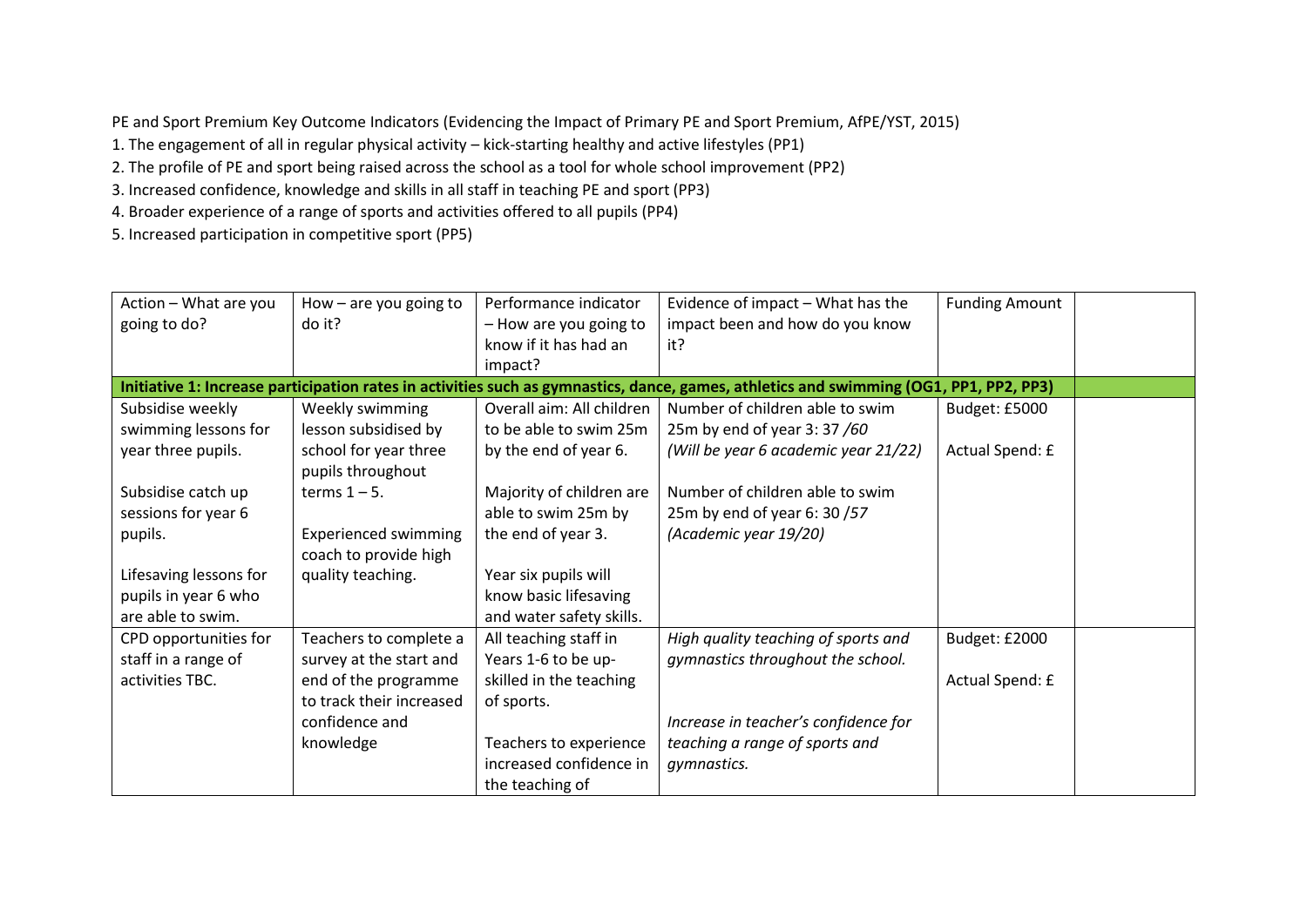|                                                                                                                                                         | Invite specialist sports<br>coaches into school to<br>provide high quality<br>CPD for teaching staff. | gymnastics, through<br>opportunities to<br>observe specialists and<br>team teach<br>Increased variety of | Dance CPD for 2 teachers in order for<br>them to run an after school dance<br>club for children in a different key<br>stage with the aim of participating in<br>Dance Festival. |                   |  |
|---------------------------------------------------------------------------------------------------------------------------------------------------------|-------------------------------------------------------------------------------------------------------|----------------------------------------------------------------------------------------------------------|---------------------------------------------------------------------------------------------------------------------------------------------------------------------------------|-------------------|--|
|                                                                                                                                                         |                                                                                                       | sports being taught to<br>pupils.                                                                        |                                                                                                                                                                                 |                   |  |
|                                                                                                                                                         |                                                                                                       | Transferable skills<br>being developed across<br>a range of sports.                                      |                                                                                                                                                                                 |                   |  |
| Increase the number of<br>after school and                                                                                                              | Contact external<br>providers and subsidise                                                           | Engagement in physical<br>exercise both during                                                           | Number of children taking part in<br>school run clubs:                                                                                                                          | Budget: £6000     |  |
| lunchtime clubs.                                                                                                                                        | clubs based around a<br>healthy lifestyle. Not<br>just sport; dance, yoga,                            | and after school will<br>increase.                                                                       | Academic year 18/19: 111 children<br>December 2019:<br>April 2020:                                                                                                              | Actual Spend: £   |  |
| Promote active and<br>healthy lifestyle.                                                                                                                | foods.                                                                                                | Increased variety of<br>sports being taught to                                                           | June 2020:                                                                                                                                                                      |                   |  |
|                                                                                                                                                         | Available to all but<br>ensure some targeting                                                         | pupils.                                                                                                  | Total number of children taking part<br>in after school sports clubs                                                                                                            |                   |  |
|                                                                                                                                                         | of less active children<br>during school time to                                                      | Transferable skills<br>being developed across                                                            | throughout academic year:                                                                                                                                                       |                   |  |
|                                                                                                                                                         | attend groups to<br>improve fitness.                                                                  | a range of sports.                                                                                       | Children attending lunchtime clubs:                                                                                                                                             |                   |  |
| Initiative 2: To increase the % of girls participating in competitive sport / extra-curricular activities. (OG1, OG3, OG4 PP1, PP2,<br><b>PP4,PP5</b> ) |                                                                                                       |                                                                                                          |                                                                                                                                                                                 |                   |  |
| Increase no. of girls                                                                                                                                   | Term 2: Survey girls on                                                                               | The % of girls attending                                                                                 | Number of girls taking part in school                                                                                                                                           | Budget: £         |  |
| attending after school                                                                                                                                  | clubs interested in.                                                                                  | after school clubs will                                                                                  | run clubs:                                                                                                                                                                      | Linked to school  |  |
| clubs                                                                                                                                                   | Term 2: Research girl                                                                                 | increase (based on                                                                                       | July 2018:                                                                                                                                                                      | clubs allocation. |  |
|                                                                                                                                                         | clubs based on that                                                                                   | September 18 figures)                                                                                    | December 2018:                                                                                                                                                                  | Actual Spend: £   |  |
|                                                                                                                                                         | survey.                                                                                               | by 25%. (where                                                                                           | April 2019:                                                                                                                                                                     | See clubs         |  |
|                                                                                                                                                         |                                                                                                       |                                                                                                          | June 2019:                                                                                                                                                                      | allocation spend. |  |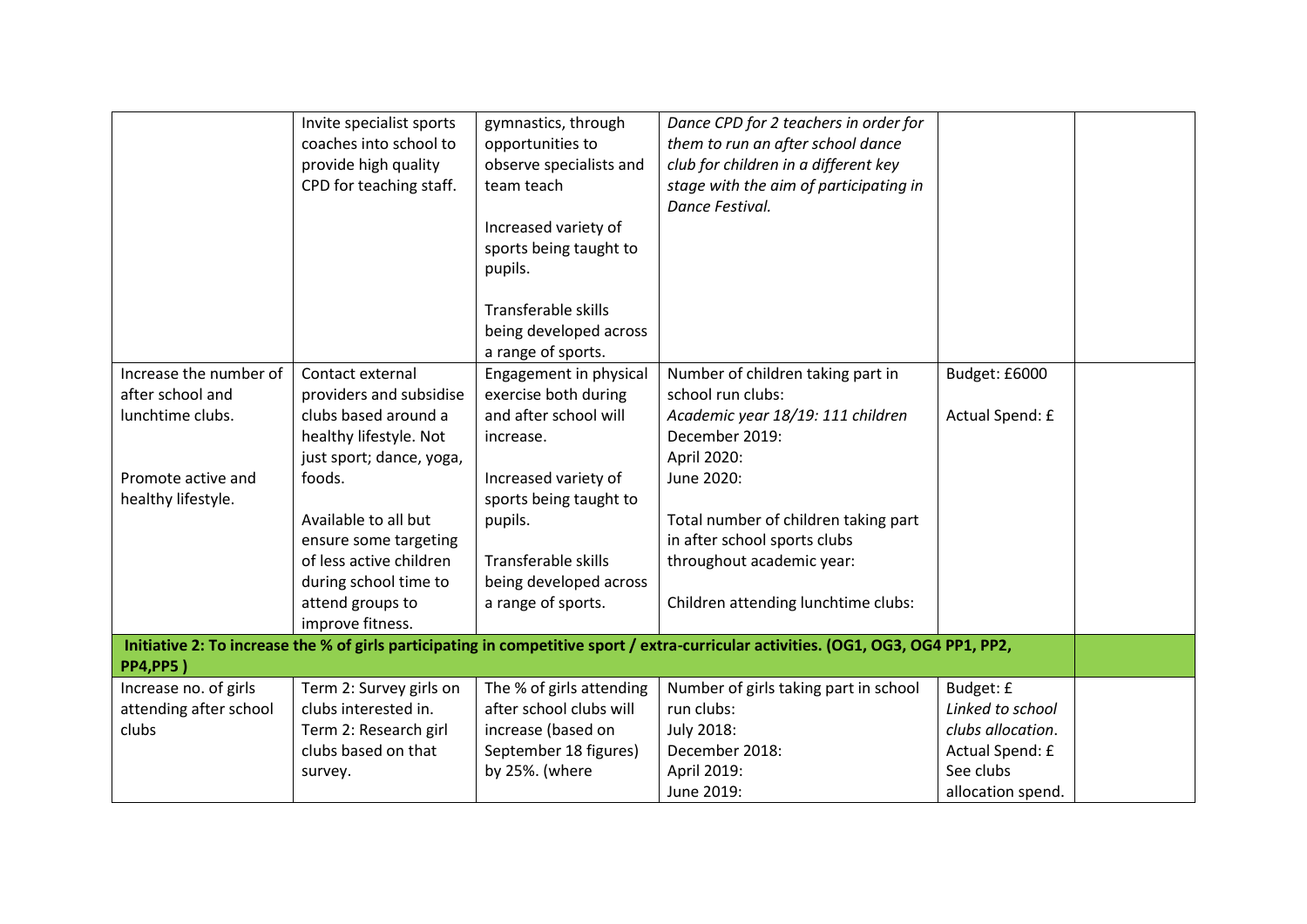|                    | Ongoing Start a Girl                                            | possible 50% boy girl     |                                        |                  |  |
|--------------------|-----------------------------------------------------------------|---------------------------|----------------------------------------|------------------|--|
|                    | only after school clubs.                                        | split between clubs)      | Total number of girls taking part in   |                  |  |
|                    |                                                                 |                           | after school sports clubs throughout   |                  |  |
|                    |                                                                 |                           | academic year:                         |                  |  |
|                    |                                                                 |                           |                                        |                  |  |
|                    |                                                                 |                           | Number of girls attending lunchtime    |                  |  |
|                    |                                                                 |                           | clubs:                                 |                  |  |
|                    |                                                                 |                           |                                        |                  |  |
|                    |                                                                 |                           | Total number of girls in school: 201   |                  |  |
|                    |                                                                 |                           | Total number of girls in KS2: 112      |                  |  |
| Interest in sport  | Ongoing: Invite a                                               | · Girls perception of     | Increased number of girls              | Budget: £500     |  |
|                    | variety of female role                                          | women in sport will       | participating in school organised      |                  |  |
|                    | models into school to                                           | improve.                  | after school clubs this academic year. | Actual Spend: £0 |  |
|                    | build up the excitement                                         | • Increased number of     |                                        |                  |  |
|                    | of competitive sport                                            | girls becoming involved   | Celebration of girls taking part in    |                  |  |
|                    |                                                                 | in sport (evidenced in    | sports during success assembly.        |                  |  |
|                    |                                                                 | clubs).                   |                                        |                  |  |
| Engagement in PE   | Term 2: Staff training                                          | • Staff's confidence in   | Girls who have been reluctant to       | Budget: £500     |  |
| lessons            | on how to engage girls                                          | being able to engage      | participate in PE lessons have         |                  |  |
|                    | during PE.                                                      | girls in PE will improve. | become more engaged throughout         | Actual Spend: £0 |  |
|                    | Monitor PE lessons -                                            |                           | the year.                              |                  |  |
|                    | with a focus on girl's                                          |                           |                                        |                  |  |
|                    | involvement                                                     |                           |                                        |                  |  |
|                    | Initiative 3: Miscellaneous (OG2, OG5, OG6, OG7, PP2, PP4, PP5) |                           |                                        |                  |  |
| Sports Day and     | Range of activities                                             | All children taking part  |                                        | Budget: £1000    |  |
| equipment.         | planned allowing                                                | in Sports Day.            |                                        |                  |  |
| Whole school       | everyone the                                                    |                           |                                        | Actual Spend: £  |  |
| participation in   | opportunity to take                                             | Positive attitude         |                                        |                  |  |
| competitive sports | part.                                                           | towards sports day        |                                        |                  |  |
| event.             |                                                                 | throughout the school.    |                                        |                  |  |
|                    | Variety of activities                                           |                           |                                        |                  |  |
|                    | ensures everyone has                                            |                           |                                        |                  |  |
|                    | an opportunity to get                                           |                           |                                        |                  |  |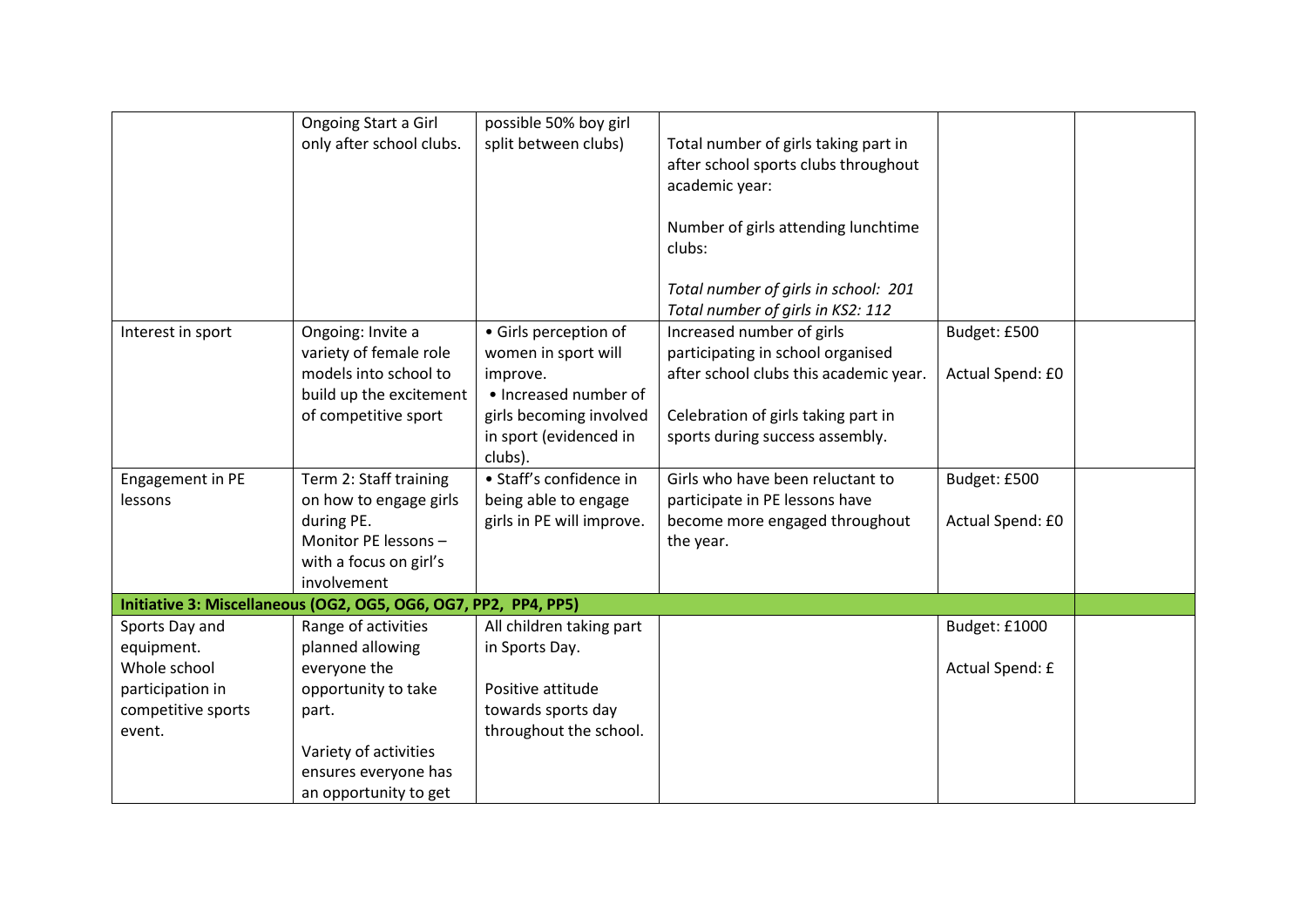| Replace worn<br>out/broken equipment.<br>Award stickers for<br>events and positive<br>participation. | involved not just the<br>children who are<br>sporty.<br>Mixed year group<br>teams, older children<br>have opportunity to act<br>as ambassadors/<br>positive role models.                                                       |                                                                                                                       |                                                                                                                                                                                                                                                                  |                                                                                  |  |
|------------------------------------------------------------------------------------------------------|--------------------------------------------------------------------------------------------------------------------------------------------------------------------------------------------------------------------------------|-----------------------------------------------------------------------------------------------------------------------|------------------------------------------------------------------------------------------------------------------------------------------------------------------------------------------------------------------------------------------------------------------|----------------------------------------------------------------------------------|--|
| Increase success at<br>competitive school<br>sports                                                  | Dance group to visit<br>and perform at Bath<br>Forum.<br><b>Gymnastics Team to</b><br>use Wiltshire School of<br>Gymnastics equipment<br>to prepare for<br>competition.<br>Membership of West<br>Wilts sports<br>organisation. | Increased attendance<br>at interschool<br>competitive events.                                                         | October 2018: 14 year 5 and 6<br>children competed in Melksham<br>schools cross country event at the<br>Oak Secondary School. This year, we<br>developed our finishing position from<br>no placed children to 2nd, 5 <sup>th</sup> 9 <sup>th</sup><br>positions. | Budget: £1000<br>Actual Spend: £                                                 |  |
| Equipment to support<br>delivery of high quality<br>sessions across a range<br>of sports.            | Survey teachers/ yearly<br>planning to check what<br>equipment is needed.<br>Assess current<br>equipment to see what<br>needs replacing.                                                                                       | High quality equipment<br>being used during<br>lessons.<br>Any damaged or<br>unusable equipment<br>fixed or replaced. | New equipment ordered to replace<br>damaged and unusable equipment.<br>Equipment purchased for MDSAs for<br>children to use during lunchtimes.                                                                                                                   | Budget: £2000<br>Actual Spend: £                                                 |  |
| PSHE Jigsaw Scheme of<br>Work.                                                                       | New scheme of work<br>was purchased last<br>academic year to<br>support the increased                                                                                                                                          | Children more aware of<br>the importance of<br>maintaining a healthy<br>lifestyle.                                    | Feedback from children and teachers<br>about jigsaw has been positive. The<br>learning that it promotes has been<br>effective and the learning and<br>understanding of the children has                                                                          | Was funded with<br>17/18 grant.<br>No planned<br>spend, but<br>funding available |  |